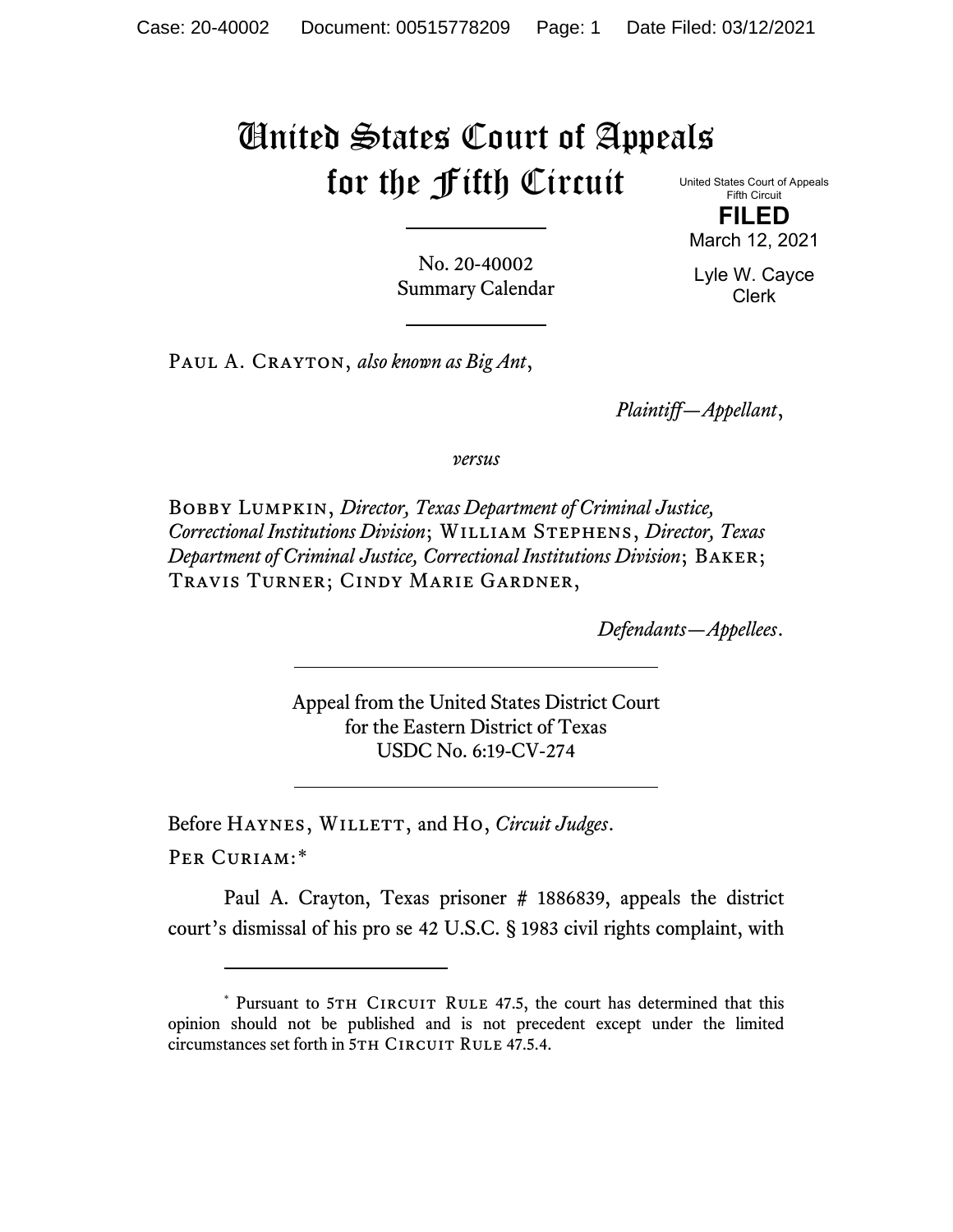## No. 20-40002

prejudice, as frivolous and for failure to state a claim upon which relief may be granted. We review the dismissal de novo. *See Geiger v. Jowers*, 404 F.3d 371, 373 (5th Cir. 2005). We GRANT his motion to amend his brief to include an additional page, we DENY his motion to supplement his brief with new evidence, and we DENY his motion for appointment of counsel.

In his complaint, Crayton claimed that, beginning in May 2016, he was subjected to a voice coming from the upper corner area of his cell that described itself as a cell restrictive system for inmates, continued speaking to him often, and followed him wherever he went. Because Crayton's allegations are delusional, the district court correctly determined that this claim lacks an arguable basis in fact. *See Denton v. Hernandez*, 504 U.S. 25, 32-33 (1992). The district court also correctly determined that Crayton's challenge to his continued detention in administrative segregation lacked an arguable basis in law because he did not have a protected liberty interest in his custodial classification and he failed to show the existence of extraordinary circumstances. *See Pichardo v. Kinker*, 73 F.3d 612, 612-13 (5th Cir. 1996). Finally, as to his inclusion of a state prosecutor as a defendant, his claim regarding his state prosecution relied on his delusional allegations and he failed to show that this prosecutor was personally involved in the alleged violation. *See Ashcroft v. Iqbal*, 556 U.S. 662, 676 (2009). His complaint was therefore properly dismissed as frivolous and for failure to state a claim upon which relief may be granted.

Because Crayton fails to raise any issues of arguable merit, his appeal is DISMISSED as frivolous. *See* 5th Cir. R. 42.2; *see also Howard v. King*, 707 F.2d 215, 220 (5th Cir. 1983). This dismissal and the dismissal of Crayton's case in the district court each count as a strike for purposes of 28 U.S.C. § 1915(g). *See Adepegba v. Hammons*, 103 F.3d 383, 388 (5th Cir. 1996), *abrogated on other grounds by Coleman v. Tollefson*, 135 S. Ct. 1759, 1762- 63 (2015). Crayton is WARNED that, if he accumulates three strikes, he